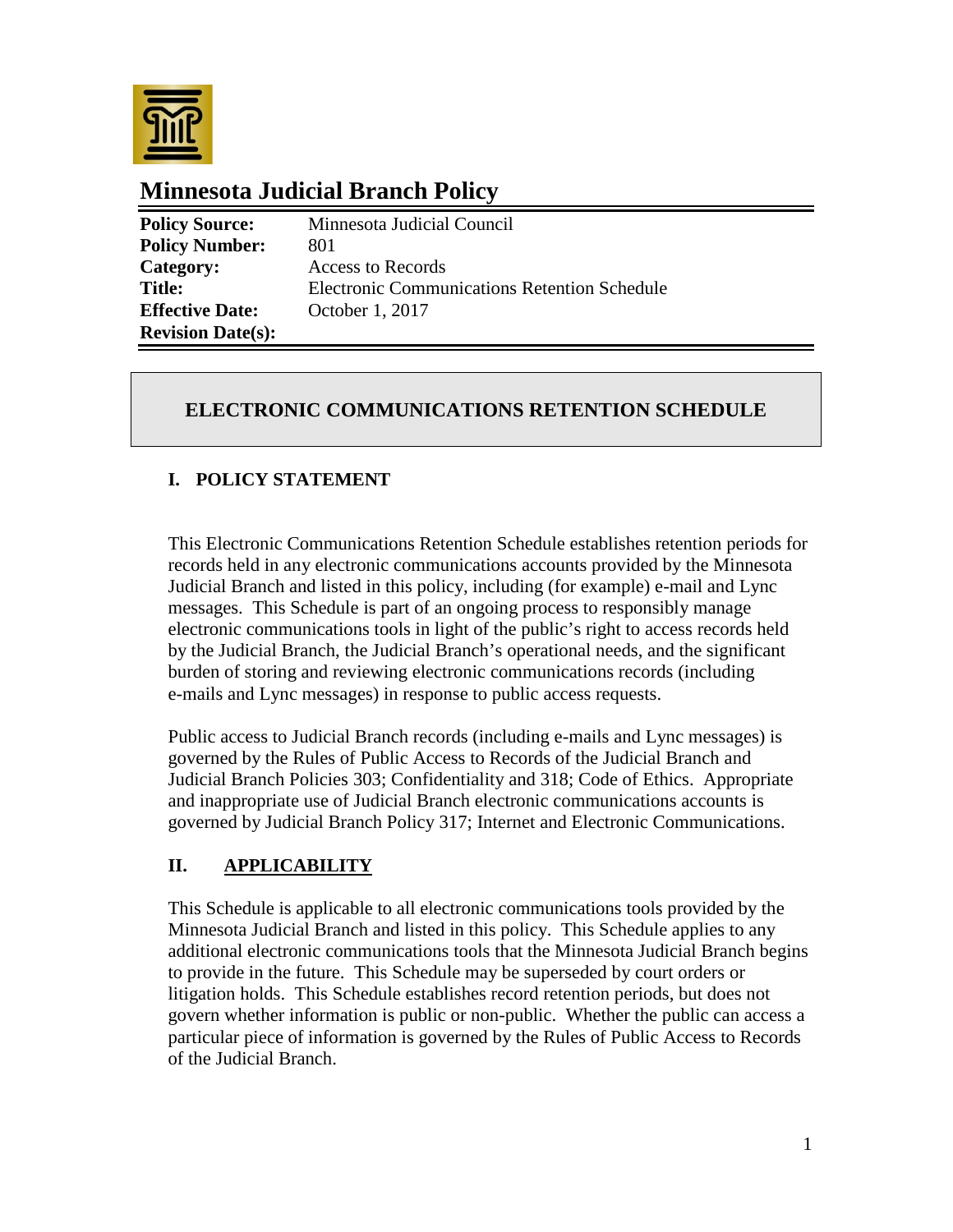#### **III. PROCEDURES**

A. Records on the @courts.state.mn.us Server

- 1. All messages in Deleted Items folders shall be recoverably deleted through an automatic deletion process that occurs once every 24 hours.
- 2. Individual messages in Sent Items folders shall be recoverably deleted through an automatic deletion process six months after they are sent.
- 3. Individual messages in Inbox folders shall be recoverably deleted through an automatic deletion process one year after they are received.
- 4. Individual messages in all other folders (Drafts, Conversation History (Lync/Skype for Business), Junk E-mail, etc.) shall be recoverably deleted through an automatic deletion process 60 days after they are received.
- 5. Records of meetings or appointments in calendars for conference rooms or bridge lines shall be recoverably deleted through an automatic deletion process one year after the meeting or appointment date. Records of meetings or appointments in all other calendars shall be recoverably deleted through an automatic deletion process two years after the meeting or appointment date.
- 6. Subject to the requirements in section III.D. of this policy, account users are free to delete any records in their discretion at any time once they are not needed for their job duties, even if they have not reached their automatic deletion dates.
- 7. The Information Technology Division shall not establish or activate technology which automatically journals or archives electronic communications described by this Policy.
- B. Records in the Online Archive
	- 1. Records that have been moved by an individual to the online archive folders provided by the Minnesota Judicial Branch are not subject to the automatic deletion requirements established in this policy, unless they are deleted in an account user's discretion from the online archive folders.
- C. Responsibility to Maintain Backup of Deleted Messages
	- 1. The Information Technology Division shall retain all previously deleted messages on a backup server for 42 days.